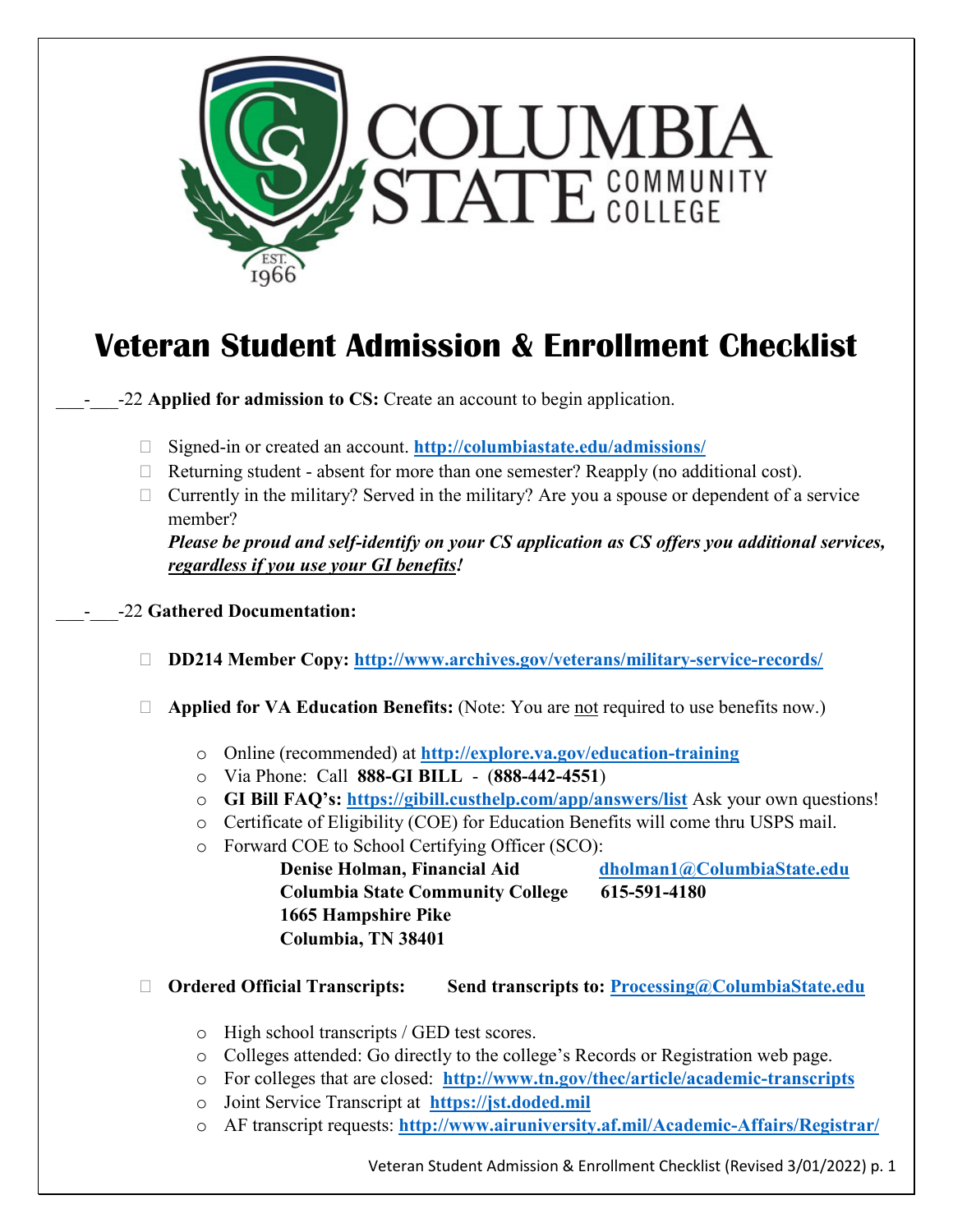- □ Immunization Record: DD214, when submitted, is proof to exempt you from vaccinations.
- **Proof of Citizenship / Lawful Presence:** Copy of Driver's License or other Govt. ID
- **Prior Learning Assessment: <http://columbiastate.edu/prior-learning-assessment>**
	- Credit By **[Examination](http://columbiastate.edu/testing)**: ACT, AP, CLEP, CEEB, etc.
	- Credit Recommendation for Past Training (i.e. military)
	- Portfolio Assessment: **<https://www.tn.gov/thec/section/timewisetn>**

# **Forward Documentation to: Columbia State Community College**

 **1665 Hampshire Pike 931-540-2549 Columbia TN, 38401**

**Attention: Processing [Processing@ColumbiaState.edu](mailto:Processing@ColumbiaState.edu)** 

# **\*\*\*Note: Admissions must be in receipt of all of your documentation to process your application\*\*\*\*\***

## **\_\_\_-\_\_\_-22 Received Acceptance Letter:**

- o Acceptance Letter from **[Office of Admissions](mailto:Admissions@ColumbiaState.edu)**
- o CS Student ID # ("A" number) and your **[ChargerNet](http://chargernet.columbiastate.edu/cp/home/loginf)** username listed.
- o Admissions Questions: **931-540-2790 [Admissions@ColumbiaState.edu](mailto:Admissions@ColumbiaState.edu)**

### **Scheduled Testing:**

- o Find your Testing Center: **<http://www.columbiastate.edu/testing>**
- o Schedule Testing: **931-540-2821** or **2773 [TestingServices@ColumbiaState.edu](mailto:TestingServices@ColumbiaState.edu)**

#### **Scheduled New Student Orientation:**

- o You will receive an email at your supplied email with information concerning New Student Orientation
- o If unsure about RSO, contact: **931-540-2564** or **[engage@ColumbiaState.edu](mailto:engage@ColumbiaState.edu)**.
- o First time student at CS? Must attend **[New Student](http://columbiastate.edu/admissions/orientation) Orientation**.
- o You will NOT be able to register for classes unless you attend an NSO!
- o Returning student? Continue to the next step: Register for Classes.

Paperwork getting you down? Having trouble getting documentation? Just want to talk to a live person?

**Contact: (931)-540-2488 or [VeteransSuccessCoach@ColumbiaState.edu](mailto:VeteransSuccessCoach@ColumbiaState.edu)**

#### **Registered for Classes:**

- o Go to CS's main web page: **<http://columbiastate.edu/>**
- o Using your username and password log on to **[ChargerNet](http://chargernet.columbiastate.edu/cp/home/loginf)**.
- o Look for the horse's head in the upper right corner & "**[Login to my CN](http://chargernet.columbiastate.edu/cp/home/loginf)**"
- o Click "Student" tab; click Advisor icon under "Student Services."
- o Find your Degree Planning Sheet: **[Program Fliers](http://www.columbiastate.edu/catalog-student-handbook/2014-2015-program-fliers)**

Veteran Student Admission & Enrollment Checklist (Revised 3/01/2022) p. 2